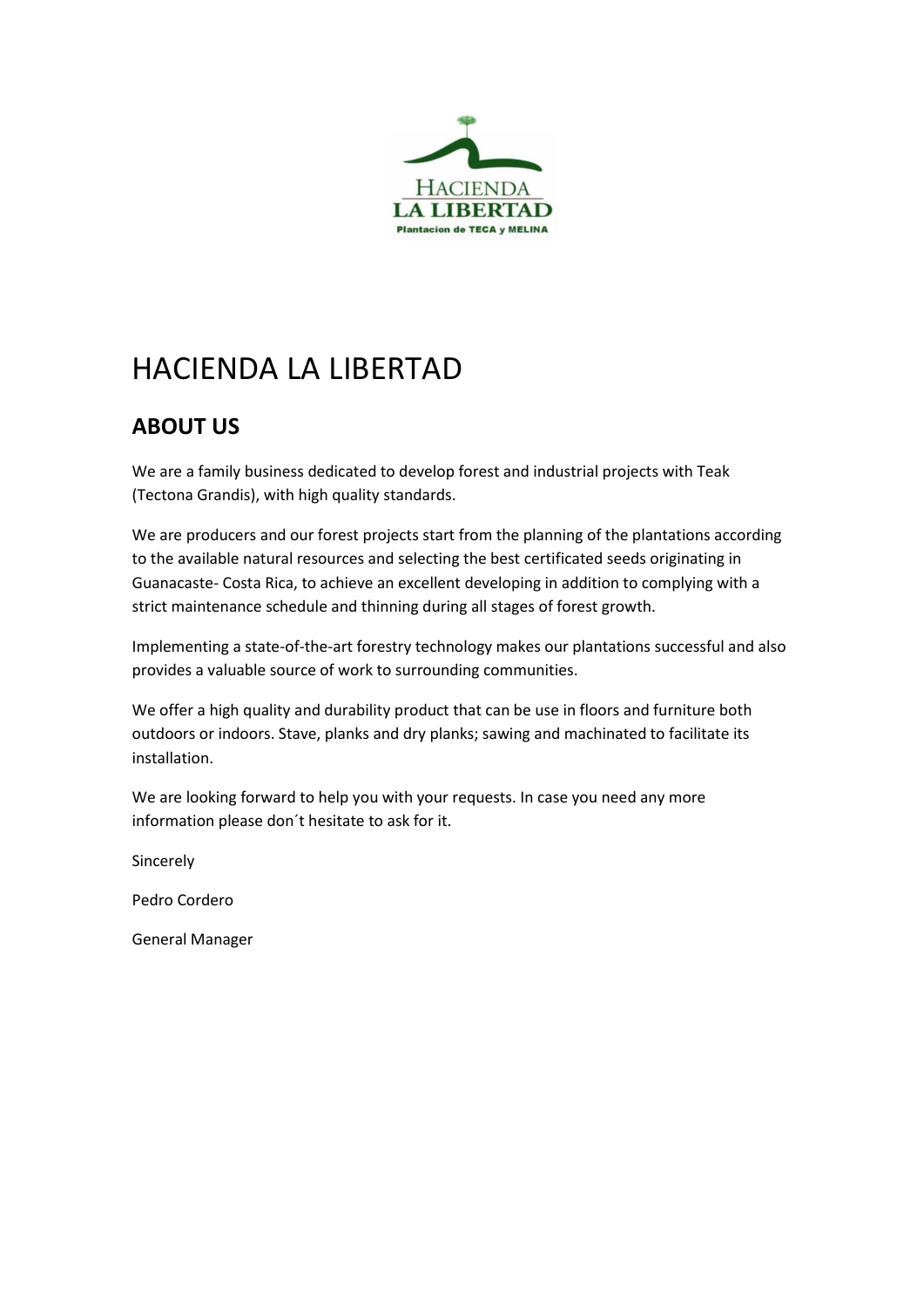## **TECHNICAL SPECIFICATIONS**

It is one of the finest and most noble woods. Its characteristics make it one of the most desirable in the world due to its color and long durability. It is attributed a layer of protective oil that makes it immune to pests, sun and rain. Originally from Myanmar (Burma) it was introduced in Central and South America more than a century ago.

In Europe it is used in the construction of roofs and interiors of luxury boats for its elegance and resistance to salt. In Asia for floors and the finest carved furniture. In America for floors and decorative finishes, joinery and carpentry.

Teak wood produced by Hacienda La Libertad is delivered to the client according to the following technical characteristics:

DESCRIPTION: Costa Rican Teak

YEARS: 18 to 25.

TECHNOLOGY: a state-of-the-art forestry technology

HUMIDITY: Oven drying from 12% to 14% maximum moisture

DURAMEN: 85 to 95%

CUT: sawed, edged or machined Teak.

PROTECTION: wood immunized against mold and mildew.

MEASURES: specific according to request

USES: Indoors and outdoors

VIDEO:<https://www.youtube.com/watch?v=9Kz9TRQLG24>

PAG. WEB: [www.haciendalalibertad.com.ec](http://www.haciendalalibertad.com.ec/)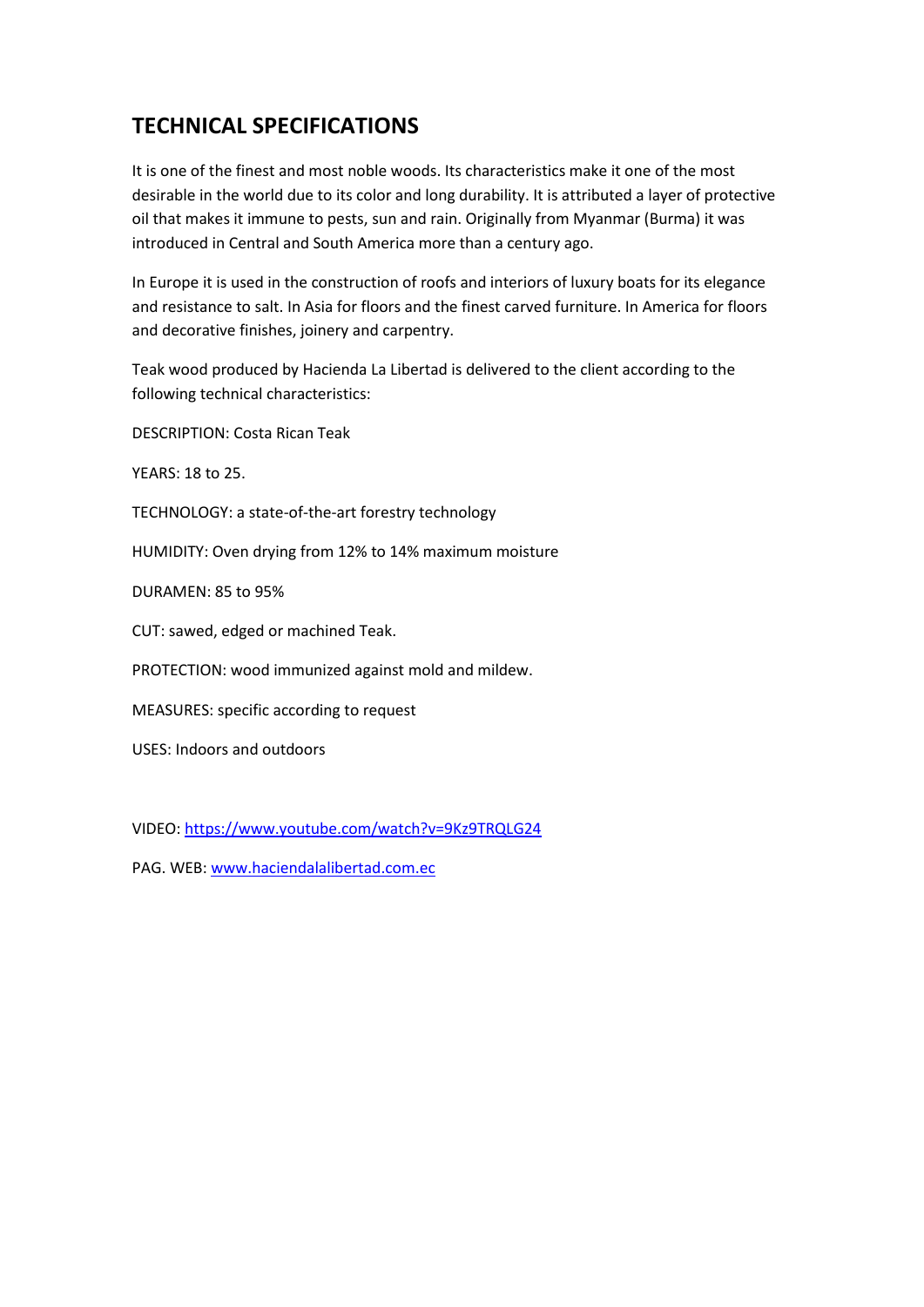

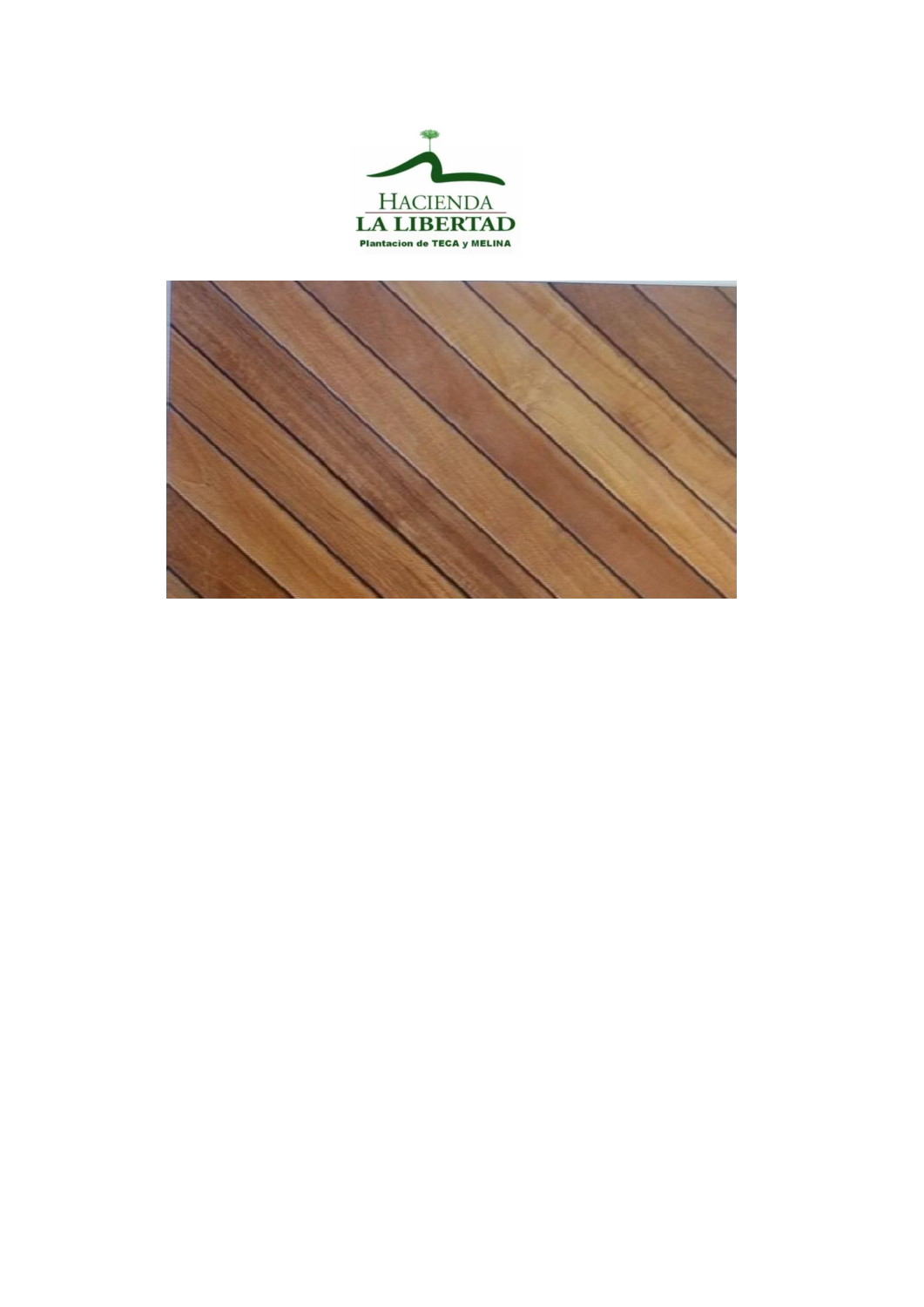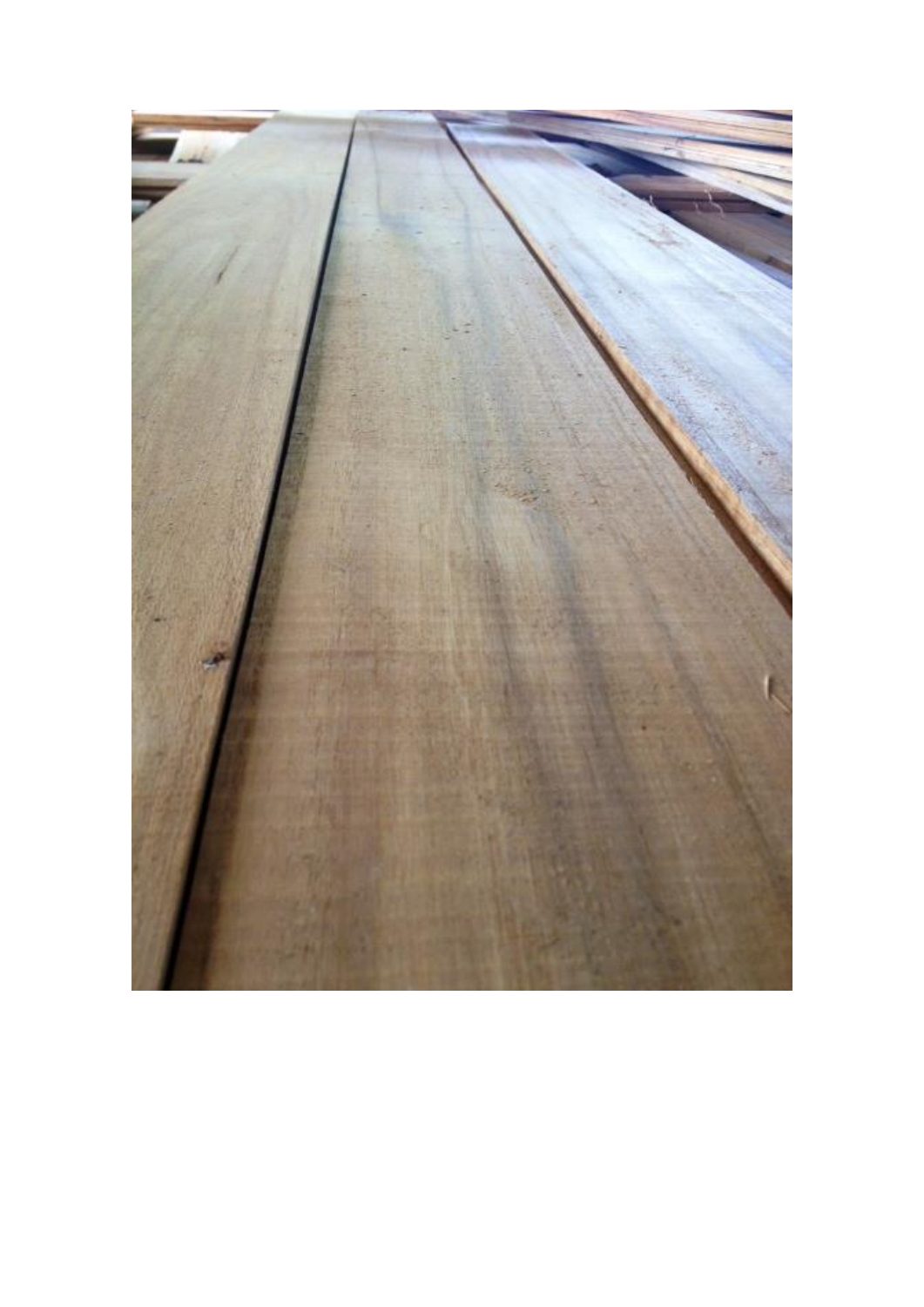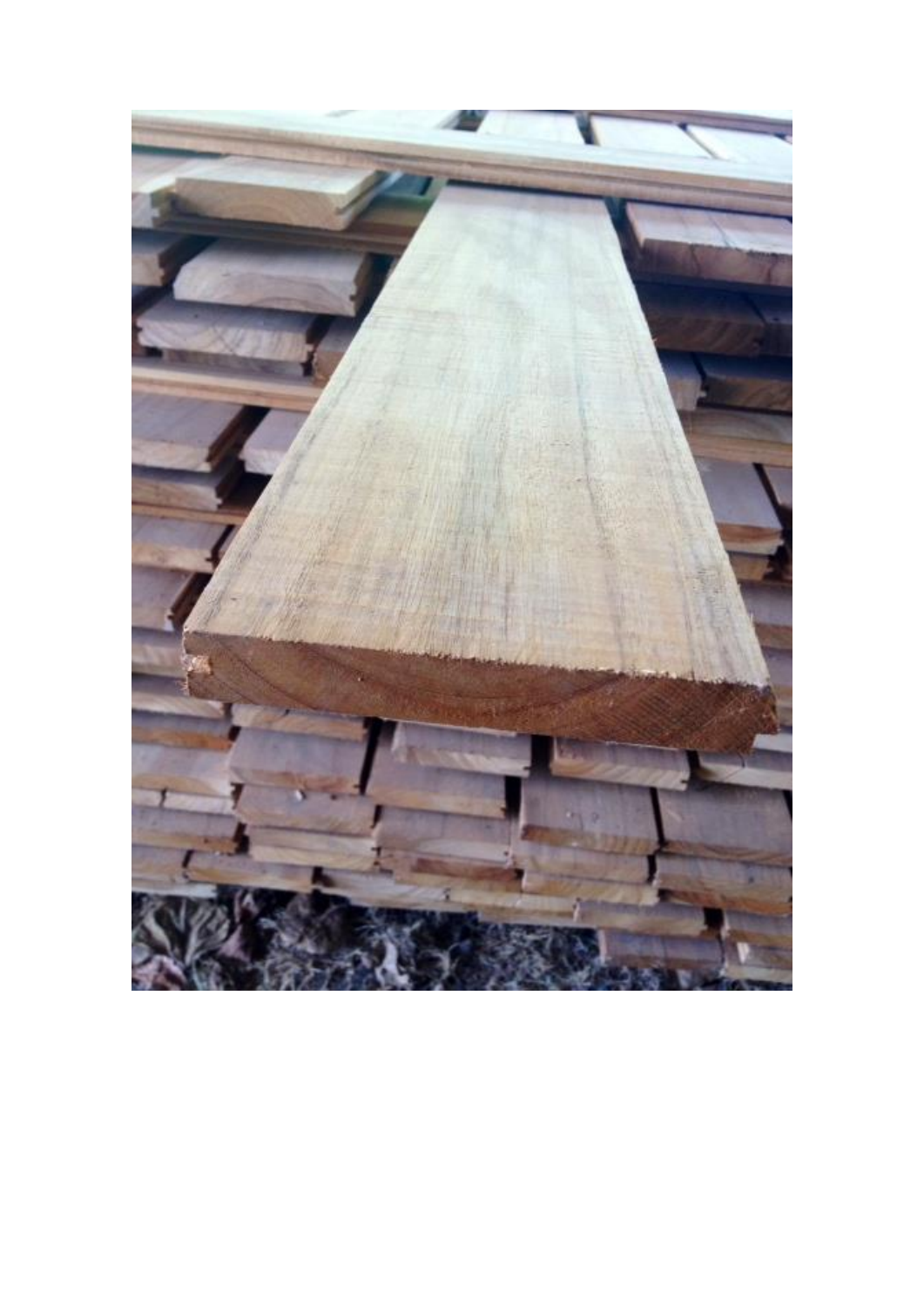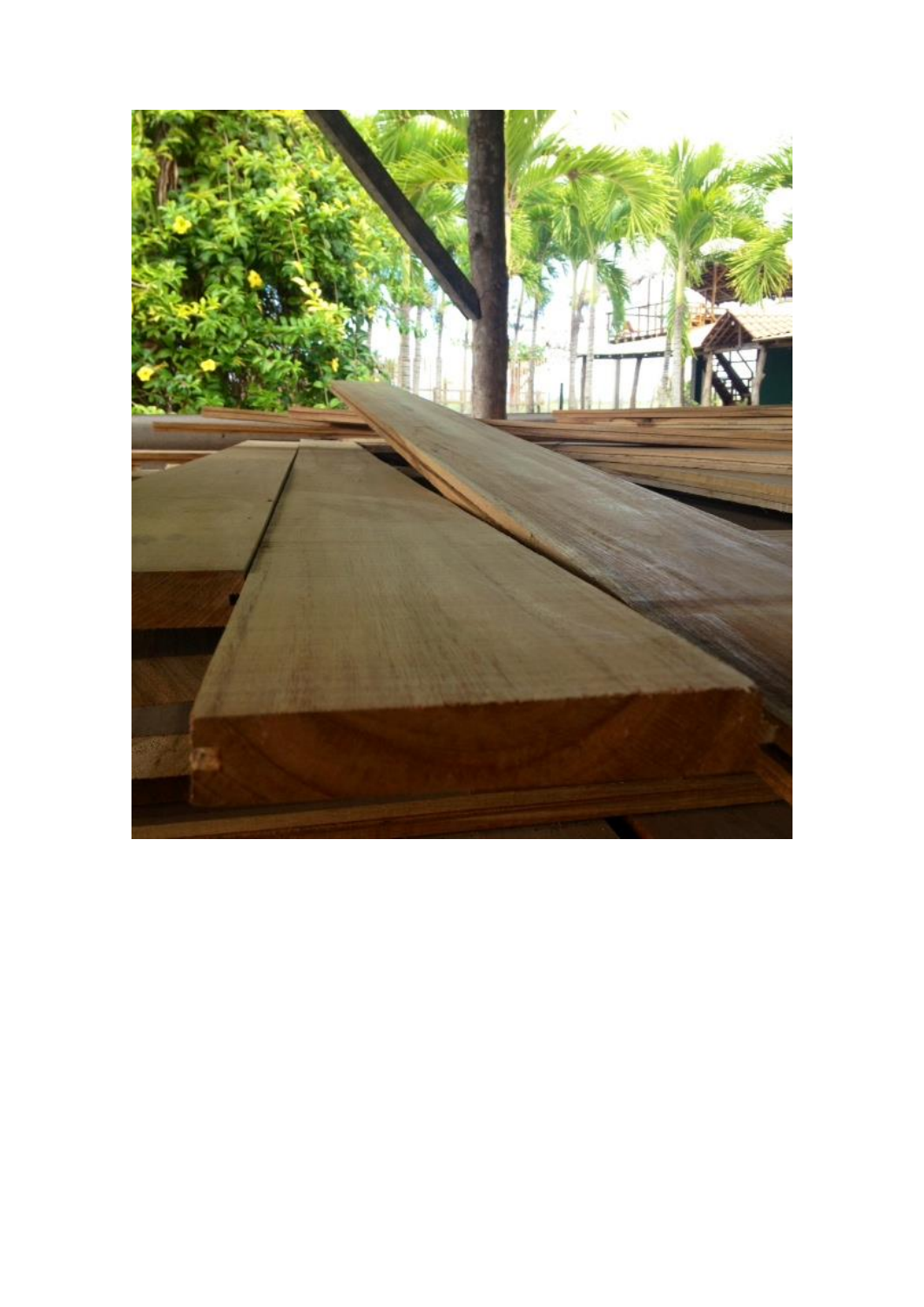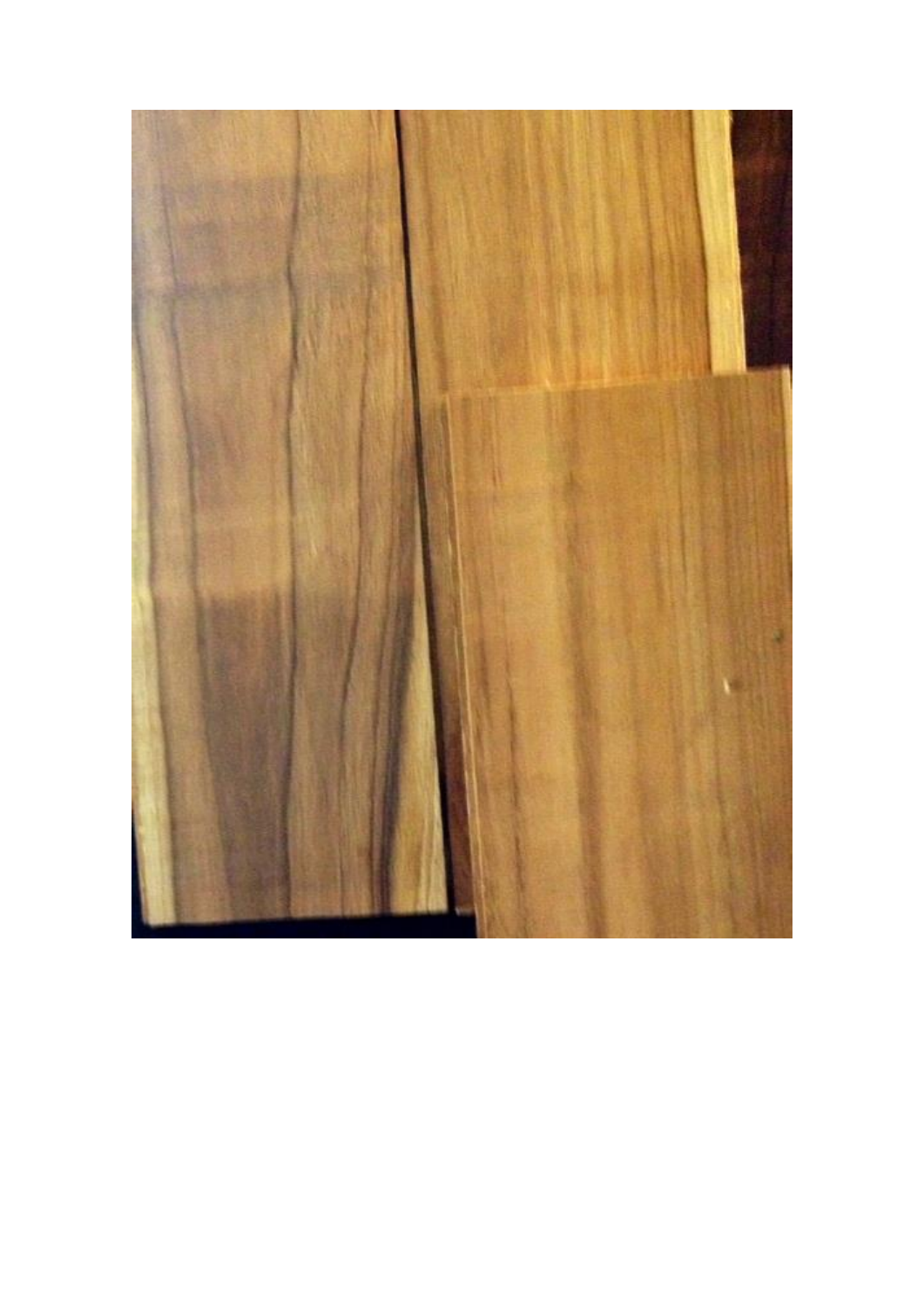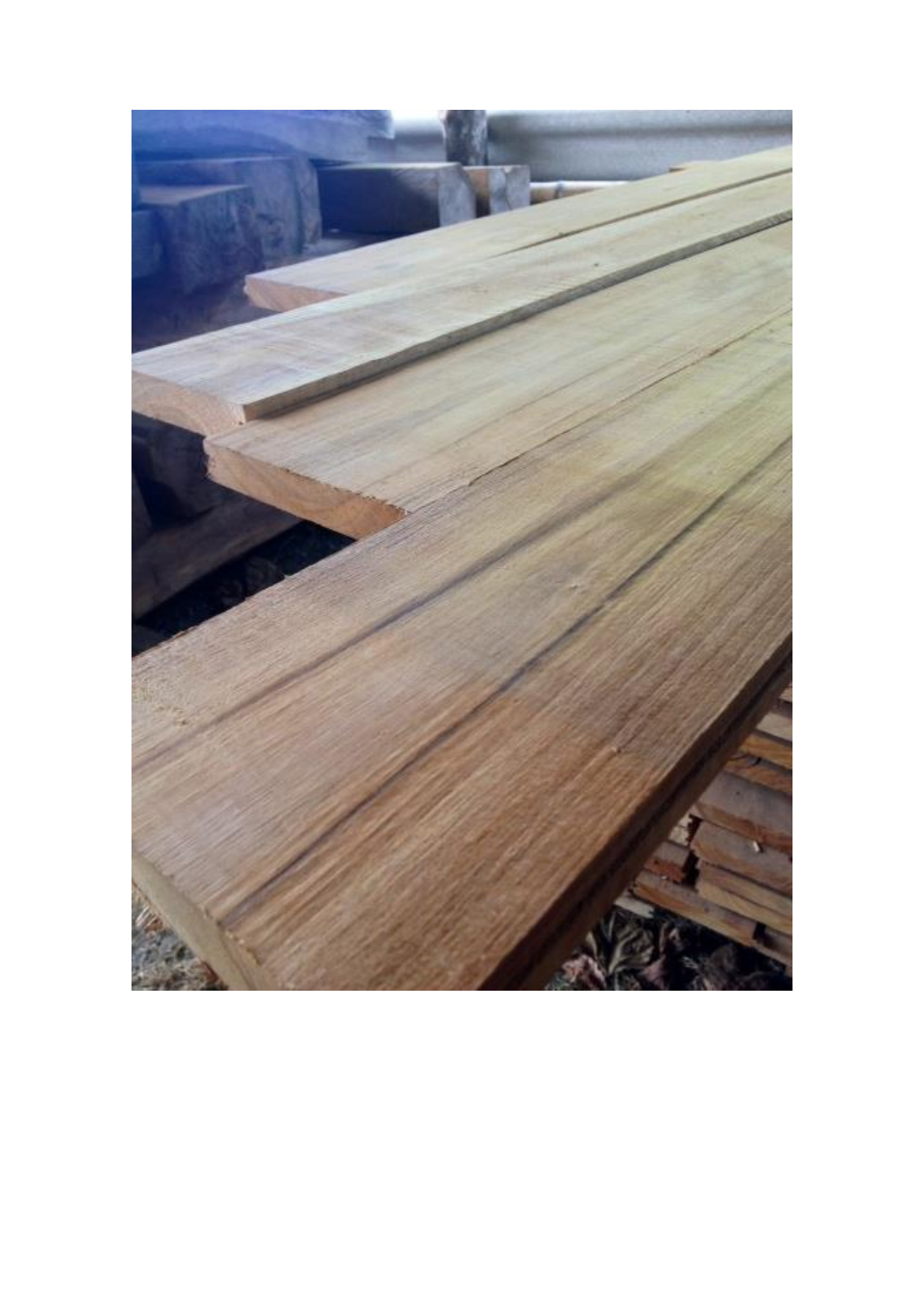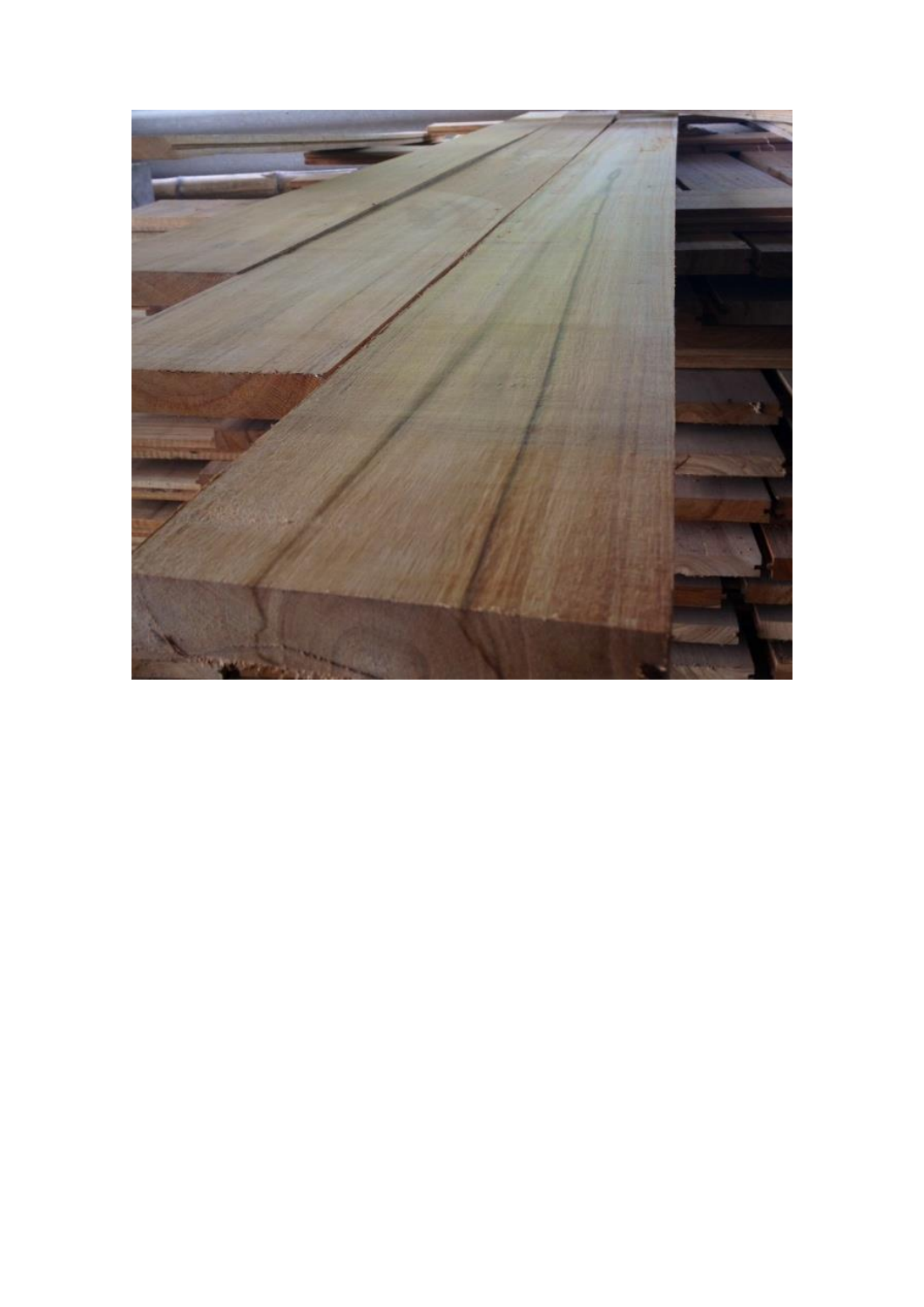